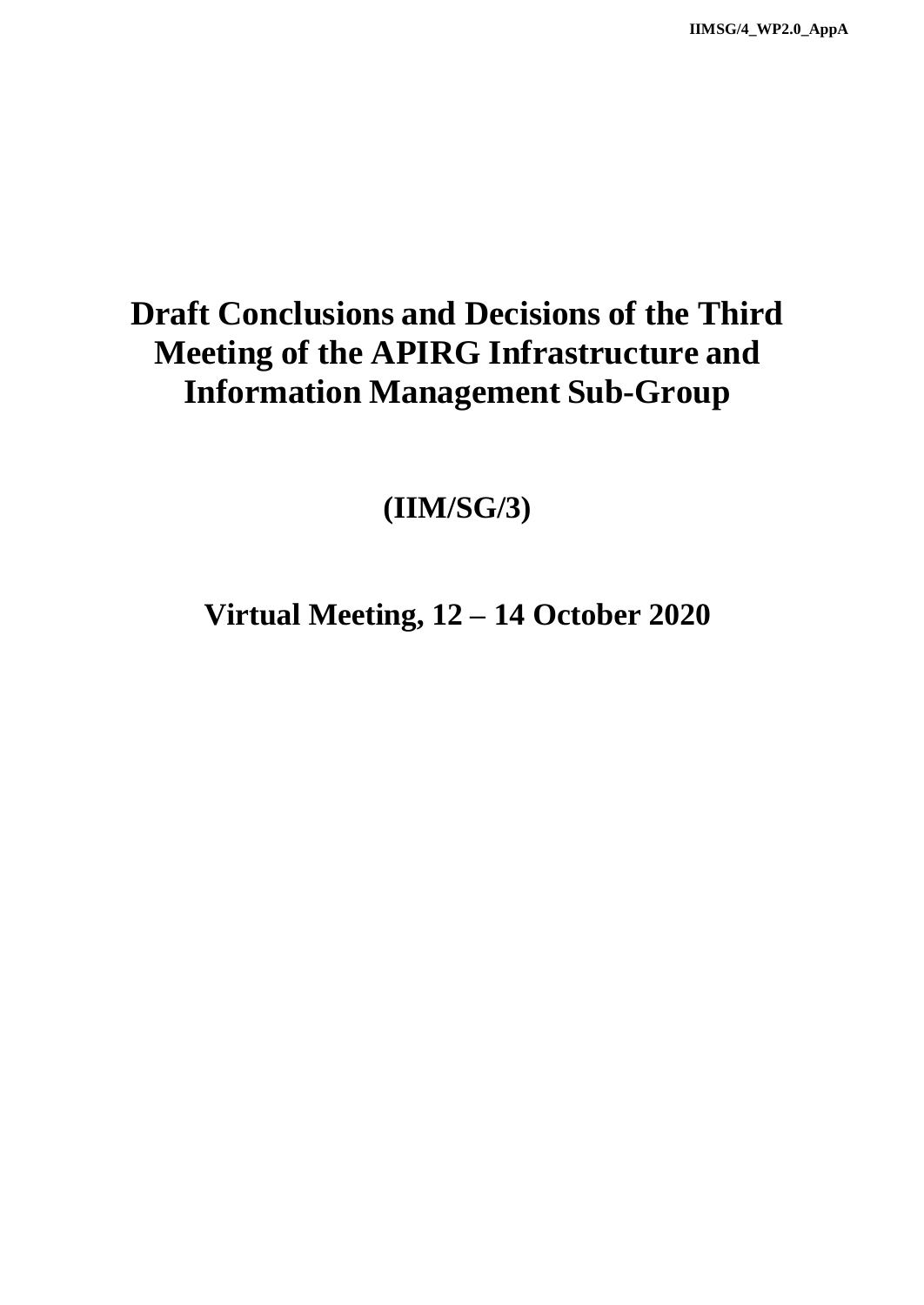| <b>Conclusion/Decision</b>                                                                                                                                                   | <b>Status of</b>   |
|------------------------------------------------------------------------------------------------------------------------------------------------------------------------------|--------------------|
|                                                                                                                                                                              | implementation     |
| Draft Decision 3/1: Appointment of the Chairperson and Vice-Chairperson                                                                                                      | <b>Completed</b>   |
| of the Meeting:                                                                                                                                                              |                    |
| In order to ensure effective chairing of the third meeting of the APIRG IIM /SG and the                                                                                      |                    |
| coordination of its future activities, Côte d'Ivoire and South Africa are respectively                                                                                       |                    |
| appointed as Chairperson and Vice Chairperson of the APIRG IIM SG.                                                                                                           |                    |
| Implementation of APIRG IIM SG outstanding<br>Draft Conclusion 3/2:                                                                                                          | <b>In Progress</b> |
| <b>Conclusions and Decisions</b>                                                                                                                                             |                    |
|                                                                                                                                                                              |                    |
| That;                                                                                                                                                                        |                    |
|                                                                                                                                                                              |                    |
| In order to effectively address pending issues identified by APIRG IIM SG, States/<br>Organizations that have not yet done so, undertake the effective implementation of the |                    |
| outstanding conclusions and decisions of the previous APIRG IIM SG meetings.                                                                                                 |                    |
| <b>Draft Conclusion 3/4:</b><br>Effective and efficient coordination of the IIM                                                                                              | <b>In Progress</b> |
| <b>Projects Activities.</b>                                                                                                                                                  |                    |
|                                                                                                                                                                              |                    |
| That;                                                                                                                                                                        |                    |
|                                                                                                                                                                              |                    |
| In order to efficiently contribute to the APIRG IIM projects activities and to                                                                                               |                    |
| ensure their timely completion                                                                                                                                               |                    |
|                                                                                                                                                                              |                    |
| The Secretariat to distribute the projects survey questionnaires by 16<br>a)                                                                                                 |                    |
| November 2020;                                                                                                                                                               |                    |
| States to:<br>b)                                                                                                                                                             |                    |
|                                                                                                                                                                              |                    |
| i. Respond to the survey questionnaire before 31 March 2021; and                                                                                                             |                    |
| ii. Continuously take the necessary measures for the effective and active                                                                                                    |                    |
| attendance of their experts in the APIRG IIM Projects activities                                                                                                             |                    |
| <b>Draft Conclusion 3/5:</b><br>Operationalization of the APIRG IIM SG COM                                                                                                   | <b>In Progress</b> |
| Project 2 and AIM Project 3                                                                                                                                                  |                    |
|                                                                                                                                                                              |                    |
| That;<br>In order to operationalize the APIRG IIM SG COM Project 2-Implementation of                                                                                         |                    |
| Ground/Ground communication<br>(AFTN,<br>AMHS)<br>and<br>AIM<br>Project<br>$3-$                                                                                              |                    |
| Implementation of the provision of electronic terrain and obstacle data (e-TOD) in                                                                                           |                    |
| the AFI Region, Nigeria, not later than 30 October 2020:                                                                                                                     |                    |
| Confirm formally, through a correspondence in response to ICAO State<br>a)                                                                                                   |                    |
| Letter T 17/6.11 (C)-0726 dated 05 December 2019, their commitment to                                                                                                        |                    |
| lead the APIRG IIM SG COM Project 2 and AIM Project 3;                                                                                                                       |                    |
|                                                                                                                                                                              |                    |
| Appoint the related Projects Team Coordinators and forward their<br>b)                                                                                                       |                    |
| details to the Secretariat for sharing and appointment of Projects Team                                                                                                      |                    |
| members by States/Organizations; and                                                                                                                                         |                    |
| The PTCs appointed by Nigeria convene as soon as possible preferably<br>$\mathbf{c})$                                                                                        |                    |
| before 15 January 2021 the first projects coordination meetings to develop and                                                                                               |                    |
| forward to the Secretariat, for sharing, the Projects documents.                                                                                                             |                    |
| <b>AIM Project 1 activities</b><br><b>Draft Decision 3/10:</b>                                                                                                               | <b>Completed</b>   |
|                                                                                                                                                                              |                    |
| That;                                                                                                                                                                        |                    |
| In the framework of the conduct of the project, the proposed AIM Project 1 activities                                                                                        |                    |
| with its associated project deliverables for 2021-2023 as contained in Appendix F is                                                                                         |                    |